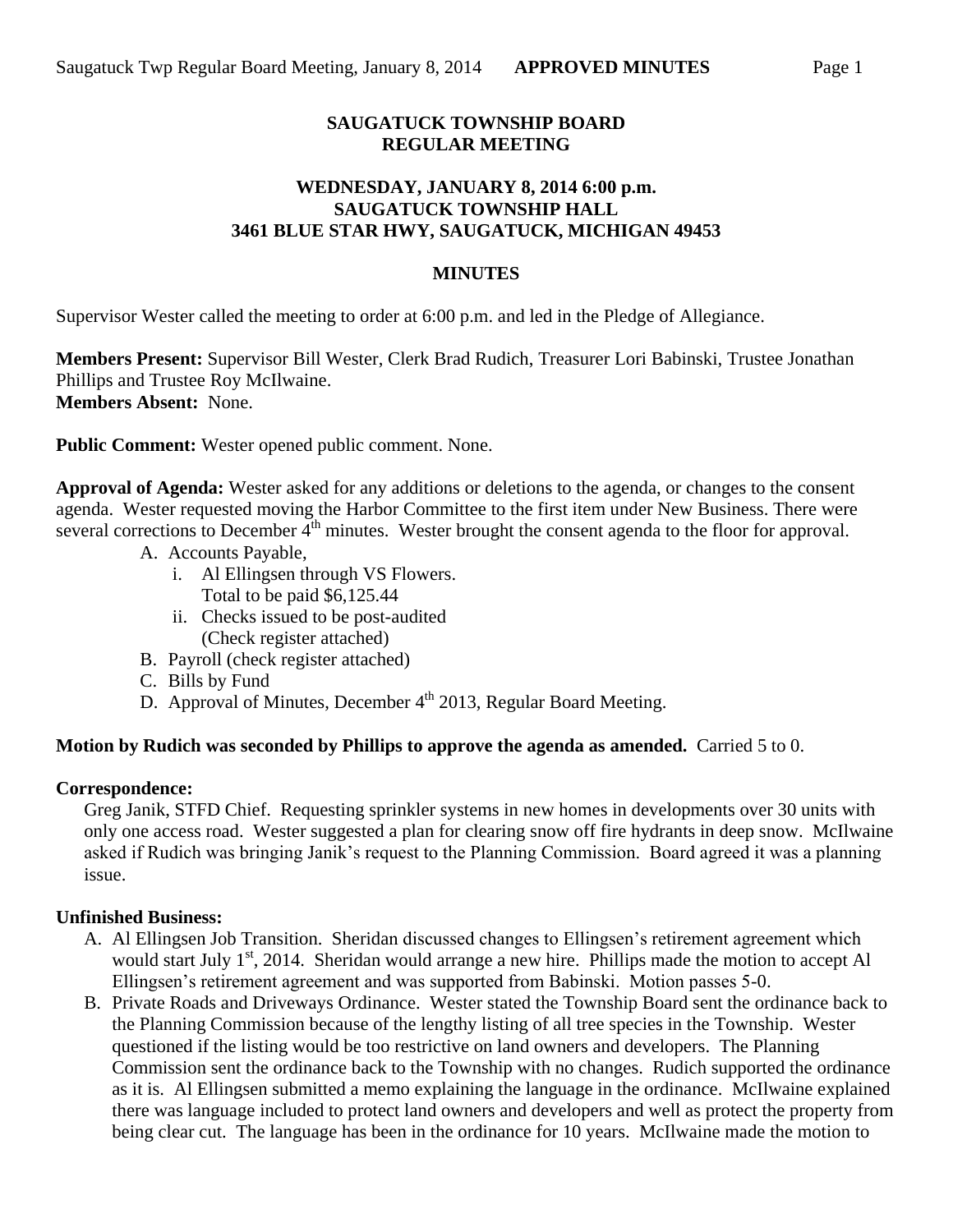with support by Rudich. Roll call vote: McIlwaine-yes, Phillips-no, Babinski-yes, Wester-no, Rudichyes. Ordinance passes 3-2.

# **New Business:**

- A. Bob Sapita, Harbor Committee Chairman gave the board a slide show update on the Harbor dredging project and costs associated with dredging. Project will require Township easement through River Bluff Park to move dredging material to K.L.S.W.A.
- B. Jeanne Van Zoeren, Friends of the Blue Star Trail. Van Zoeren gave an update on the Blue Star Trail and cost and the grants that would fund the Trail. Saugatuck Township would act as the legal applicant for the grant. The Township would create an escrow account where expenses would be paid from. Allegan Community Foundation would reimburse the escrow when it is depleted. The Township would become the owner of its portion on the Trail. McIlwaine made the motion to send the agreement between the parties to the Township attorney for review, with a second from Phillips. Motion passes 5-0.
- C. Utility Easement KLSWA. Easement through River Bluff Park. Motion made by Wester to approve the easement after review from the Township attorney, second by Rudich. Motion passes 5-0.
- D. Single Family Home Rental Permits. Fire inspections would be required for vacation rentals. Permit would cost \$50 for 3 year permit. Wester makes the motion to accept the Residential Rental Fire Permit Ordinance outline and that it be sent to the Township attorney for review, before being passed as an Ordinance. Babinski supports the motion. Motion passes 5-0.
- E. Fracking Moratorium Resolution. Previous 6 month moratorium has elapsed. Continued work by Fracking Committee has shown progress but Township would need to continue moratorium until Fracking protection is enacted. Rudich made the motion to continue moratorium on Fracking in the Township for additional 6 months, second by McIlwaine. Roll call vote: Wester-yes, Babinski-yes, Phillips-yes, McIlwaine-yes, Rudich-yes. Resolution passes 5-0.
- F. Saugatuck Township Alternate to the Zoning Board of Appeals. Wester made the motion to appoint Andrew Prietz as Alternate, second by Rudich. Motion passes 5-0.
- G. Township Interurban Representative. Discussion on timing of replacing Phil Quade as interurban representative. Quade's term is up in September. Board will take action at that time.
- H. School Tax Collection Agreement 2014. No change from 2013. Motion made by McIlwaine to accept School Tax Collection Agreement for 2014, support by Wester. Roll call vote: Phillips-yes, McIlwaineyes, Rudich-yes, Wester-yes, Babinski-yes. Motion passes 5-0.

# **Committee Reports:**

- A. Planning Commission. Rudich reported that the planning commission discussed the Road Ordinance and possible fracking ordinances.
- B. Road Commission. No report.
- C. Interurban. Babinski reported that November had highest number of riders ever. Open House for Sherri Giller on January 23rd.
- D. Fire Board. New washing machine installed. Fire Dept. sold a fire truck to Chile, and snowmobiles to Fennville. Fire Dept. just completed ISO rating. Fire Dept. is looking for a new ladder truck.
- E. Harbor Authority Liaison. Jon Helmrich had no report. Helmrich thanked the board for listening to the Harbor presentation.
- F. Supervisor's Report. No report. Supervisor was looking into free internet for the Township.

**Public Comment:** Wester opened the meeting to public comment. Shawn Powers showed support for Andrew Prietz.

**Wester stated having no further business to come before the board we stand adjourned.** Meeting was adjourned at 7:53 p.m.